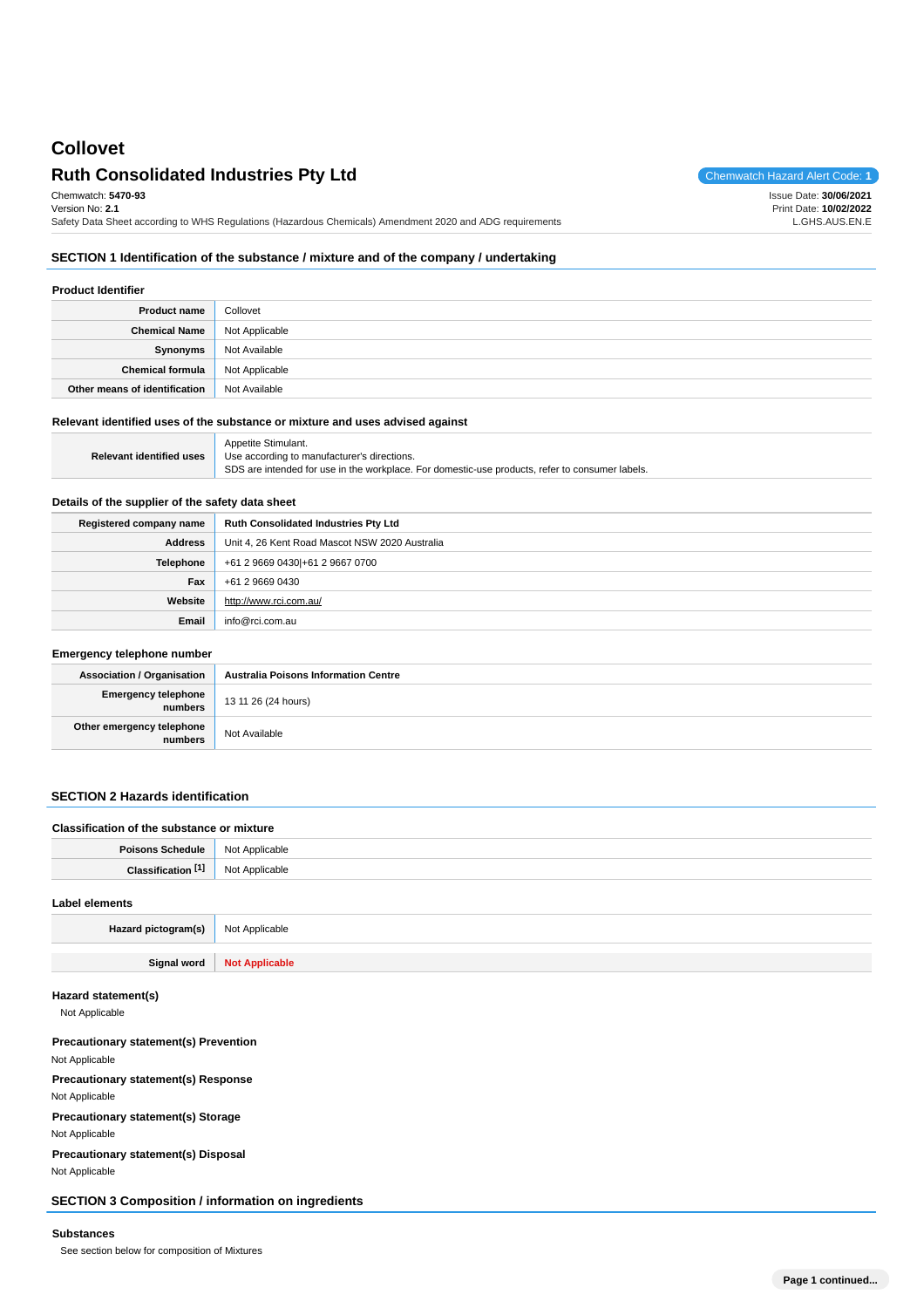#### **Mixtures**

| <b>CAS No</b> | %[weight]                                           | Name                                                                                                                                    |
|---------------|-----------------------------------------------------|-----------------------------------------------------------------------------------------------------------------------------------------|
| 1185-57-5     | $<$ 5                                               | ammonium ferric citrate                                                                                                                 |
| Not Available |                                                     | $(<25 \text{ q/l})$                                                                                                                     |
| Legend:       | Classification drawn from C&L * EU IOELVs available | 1. Classified by Chemwatch; 2. Classification drawn from HCIS; 3. Classification drawn from Regulation (EU) No 1272/2008 - Annex VI; 4. |

### **SECTION 4 First aid measures**

#### **Description of first aid measures**

| <b>Eve Contact</b>  | If this product comes in contact with eyes:<br>▶ Wash out immediately with water.<br>If irritation continues, seek medical attention.<br>Removal of contact lenses after an eye injury should only be undertaken by skilled personnel. |
|---------------------|----------------------------------------------------------------------------------------------------------------------------------------------------------------------------------------------------------------------------------------|
| <b>Skin Contact</b> | If skin contact occurs:<br>Immediately remove all contaminated clothing, including footwear.<br>Flush skin and hair with running water (and soap if available).<br>Seek medical attention in event of irritation.                      |
| Inhalation          | If fumes, aerosols or combustion products are inhaled remove from contaminated area.<br>• Other measures are usually unnecessary.                                                                                                      |
| Ingestion           | Immediately give a glass of water.<br>First aid is not generally required. If in doubt, contact a Poisons Information Centre or a doctor.                                                                                              |

#### **Indication of any immediate medical attention and special treatment needed**

Treat symptomatically.

- For acute or short term repeated exposures to iron and its derivatives:
	- Always treat symptoms rather than history.
	- In general, however, toxic doses exceed 20 mg/kg of ingested material (as elemental iron) with lethal doses exceeding 180 mg/kg.
	- Control of iron stores depend on variation in absorption rather than excretion. Absorption occurs through aspiration, ingestion and burned skin.
	- $\ddot{\phantom{1}}$ Hepatic damage may progress to failure with hypoprothrombinaemia and hypoglycaemia. Hepatorenal syndrome may occur.
	- Iron intoxication may also result in decreased cardiac output and increased cardiac pooling which subsequently produces hypotension.
	- Serum iron should be analysed in symptomatic patients. Serum iron levels (2-4 hrs post-ingestion) greater that 100 ug/dL indicate poisoning with levels, in excess of 350 ug/dL,
	- being potentially serious. Emesis or lavage (for obtunded patients with no gag reflex)are the usual means of decontamination. Activated charcoal does not effectively bind iron.
	- Catharsis (using sodium sulfate or magnesium sulfate) may only be used if the patient already has diarrhoea.
	- Deferoxamine is a specific chelator of ferric (3+) iron and is currently the antidote of choice. It should be administered parenterally. [Ellenhorn and Barceloux: Medical Toxicology]

### **SECTION 5 Firefighting measures**

#### **Extinguishing media**

- **There is no restriction on the type of extinguisher which may be used.**
- Use extinguishing media suitable for surrounding area.

#### **Special hazards arising from the substrate or mixture**

| Fire Incompatibility | Avoid contamination with oxidising agents i.e. nitrates, oxidising acids, chlorine bleaches, pool chlorine etc, as ignition may result |  |
|----------------------|----------------------------------------------------------------------------------------------------------------------------------------|--|
|                      |                                                                                                                                        |  |

### **Advice for firefighters**

| Advice for tirelighters      |                                                                                                                                                                                                                                                                                                                                                                                                                                                                                                                                                                                                                                             |
|------------------------------|---------------------------------------------------------------------------------------------------------------------------------------------------------------------------------------------------------------------------------------------------------------------------------------------------------------------------------------------------------------------------------------------------------------------------------------------------------------------------------------------------------------------------------------------------------------------------------------------------------------------------------------------|
| <b>Fire Fighting</b>         | Alert Fire Brigade and tell them location and nature of hazard.<br>▶ Wear breathing apparatus plus protective gloves in the event of a fire.<br>▶ Prevent, by any means available, spillage from entering drains or water courses.<br>Use fire fighting procedures suitable for surrounding area.<br>DO NOT approach containers suspected to be hot.<br>► Cool fire exposed containers with water spray from a protected location.<br>If safe to do so, remove containers from path of fire.<br>Equipment should be thoroughly decontaminated after use.                                                                                    |
| <b>Fire/Explosion Hazard</b> | The material is not readily combustible under normal conditions.<br>► However, it will break down under fire conditions and the organic component may burn.<br>Not considered to be a significant fire risk.<br>Heat may cause expansion or decomposition with violent rupture of containers.<br>▶ Decomposes on heating and may produce toxic fumes of carbon monoxide (CO).<br>May emit acrid smoke.<br>Other decomposition products include:<br>carbon dioxide (CO2)<br>nitrogen oxides (NOx)<br>metal oxides<br>other pyrolysis products typical of burning organic material.<br>May emit poisonous fumes.<br>May emit corrosive fumes. |
| <b>HAZCHEM</b>               | Not Applicable                                                                                                                                                                                                                                                                                                                                                                                                                                                                                                                                                                                                                              |

### **SECTION 6 Accidental release measures**

**Personal precautions, protective equipment and emergency procedures**

See section 8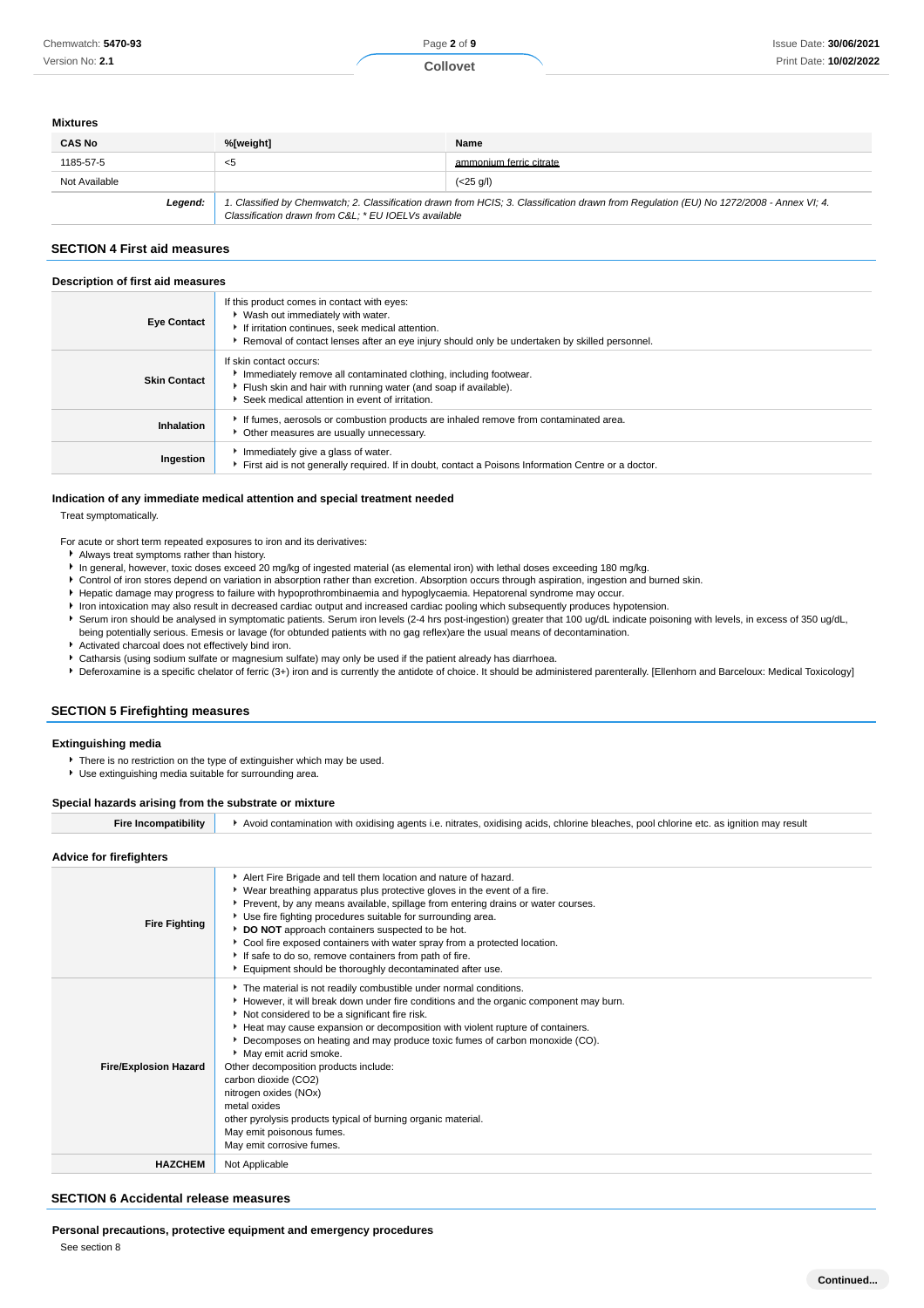### **Environmental precautions**

See section 12

### **Methods and material for containment and cleaning up**

| <b>Minor Spills</b> | Clean up all spills immediately.<br>Avoid breathing vapours and contact with skin and eyes.<br>Control personal contact with the substance, by using protective equipment.<br>▶ Contain and absorb spill with sand, earth, inert material or vermiculite.<br>▶ Wipe up.<br>• Place in a suitable, labelled container for waste disposal.                                                                                                                                                                                                                                                                                                                                                                                                                                                                                               |
|---------------------|----------------------------------------------------------------------------------------------------------------------------------------------------------------------------------------------------------------------------------------------------------------------------------------------------------------------------------------------------------------------------------------------------------------------------------------------------------------------------------------------------------------------------------------------------------------------------------------------------------------------------------------------------------------------------------------------------------------------------------------------------------------------------------------------------------------------------------------|
| <b>Major Spills</b> | Moderate hazard.<br>Clear area of personnel and move upwind.<br>Alert Fire Brigade and tell them location and nature of hazard.<br>▶ Wear breathing apparatus plus protective gloves.<br>▶ Prevent, by any means available, spillage from entering drains or water course.<br>Stop leak if safe to do so.<br>Contain spill with sand, earth or vermiculite.<br>Collect recoverable product into labelled containers for recycling.<br>Neutralise/decontaminate residue (see Section 13 for specific agent).<br>Collect solid residues and seal in labelled drums for disposal.<br>▶ Wash area and prevent runoff into drains.<br>After clean up operations, decontaminate and launder all protective clothing and equipment before storing and re-using.<br>If contamination of drains or waterways occurs, advise emergency services. |

Personal Protective Equipment advice is contained in Section 8 of the SDS.

### **SECTION 7 Handling and storage**

| Precautions for safe handling |                                                                                                                                                                                                                                                                                                                                                                                                                                                                                                                                                                                                                                                                                                                                                                                                                                                                                    |  |
|-------------------------------|------------------------------------------------------------------------------------------------------------------------------------------------------------------------------------------------------------------------------------------------------------------------------------------------------------------------------------------------------------------------------------------------------------------------------------------------------------------------------------------------------------------------------------------------------------------------------------------------------------------------------------------------------------------------------------------------------------------------------------------------------------------------------------------------------------------------------------------------------------------------------------|--|
| Safe handling                 | DO NOT allow clothing wet with material to stay in contact with skin<br>Avoid all personal contact, including inhalation.<br>▶ Wear protective clothing when risk of exposure occurs.<br>Use in a well-ventilated area.<br>Avoid contact with moisture.<br>Avoid contact with incompatible materials.<br>V When handling, DO NOT eat, drink or smoke.<br>Keep containers securely sealed when not in use.<br>Avoid physical damage to containers.<br>Always wash hands with soap and water after handling.<br>▶ Work clothes should be laundered separately. Launder contaminated clothing before re-use.<br>▶ Use good occupational work practice.<br>▶ Observe manufacturer's storage and handling recommendations contained within this SDS.<br>Atmosphere should be regularly checked against established exposure standards to ensure safe working conditions are maintained. |  |
| Other information             | Store in original containers.<br>Keep containers securely sealed.<br>Store in a cool, dry, well-ventilated area.<br>Store away from incompatible materials and foodstuff containers.<br>▶ Protect containers against physical damage and check regularly for leaks.<br>▶ Observe manufacturer's storage and handling recommendations contained within this SDS.                                                                                                                                                                                                                                                                                                                                                                                                                                                                                                                    |  |

### **Conditions for safe storage, including any incompatibilities**

| Suitable container      | Glass container is suitable for laboratory quantities<br>Polyethylene or polypropylene container.<br>Packing as recommended by manufacturer.<br>• Check all containers are clearly labelled and free from leaks. |
|-------------------------|------------------------------------------------------------------------------------------------------------------------------------------------------------------------------------------------------------------|
| Storage incompatibility | Avoid reaction with oxidising agents                                                                                                                                                                             |

### **SECTION 8 Exposure controls / personal protection**

### **Control parameters**

#### **Occupational Exposure Limits (OEL)** U

| Source                       | <b>Material name</b><br>Ingredient |                             |               | <b>TWA</b> | <b>STEL</b>         |        | Peak          | <b>Notes</b>  |
|------------------------------|------------------------------------|-----------------------------|---------------|------------|---------------------|--------|---------------|---------------|
| Australia Exposure Standards | ammonium ferric citrate            | Iron salts, soluble (as Fe) |               | 1 mg/m $3$ | Not Available       |        | Not Available | Not Available |
| <b>Emergency Limits</b>      |                                    |                             |               |            |                     |        |               |               |
| Ingredient                   | TEEL-1                             |                             | TEEL-2        |            |                     | TEEL-3 |               |               |
| Collovet                     | Not Available                      |                             | Not Available |            |                     |        | Not Available |               |
|                              |                                    |                             |               |            |                     |        |               |               |
| Ingredient                   | <b>Original IDLH</b>               |                             |               |            | <b>Revised IDLH</b> |        |               |               |
| ammonium ferric citrate      | Not Available                      |                             |               |            | Not Available       |        |               |               |

### **MATERIAL DATA**

### **Exposure controls**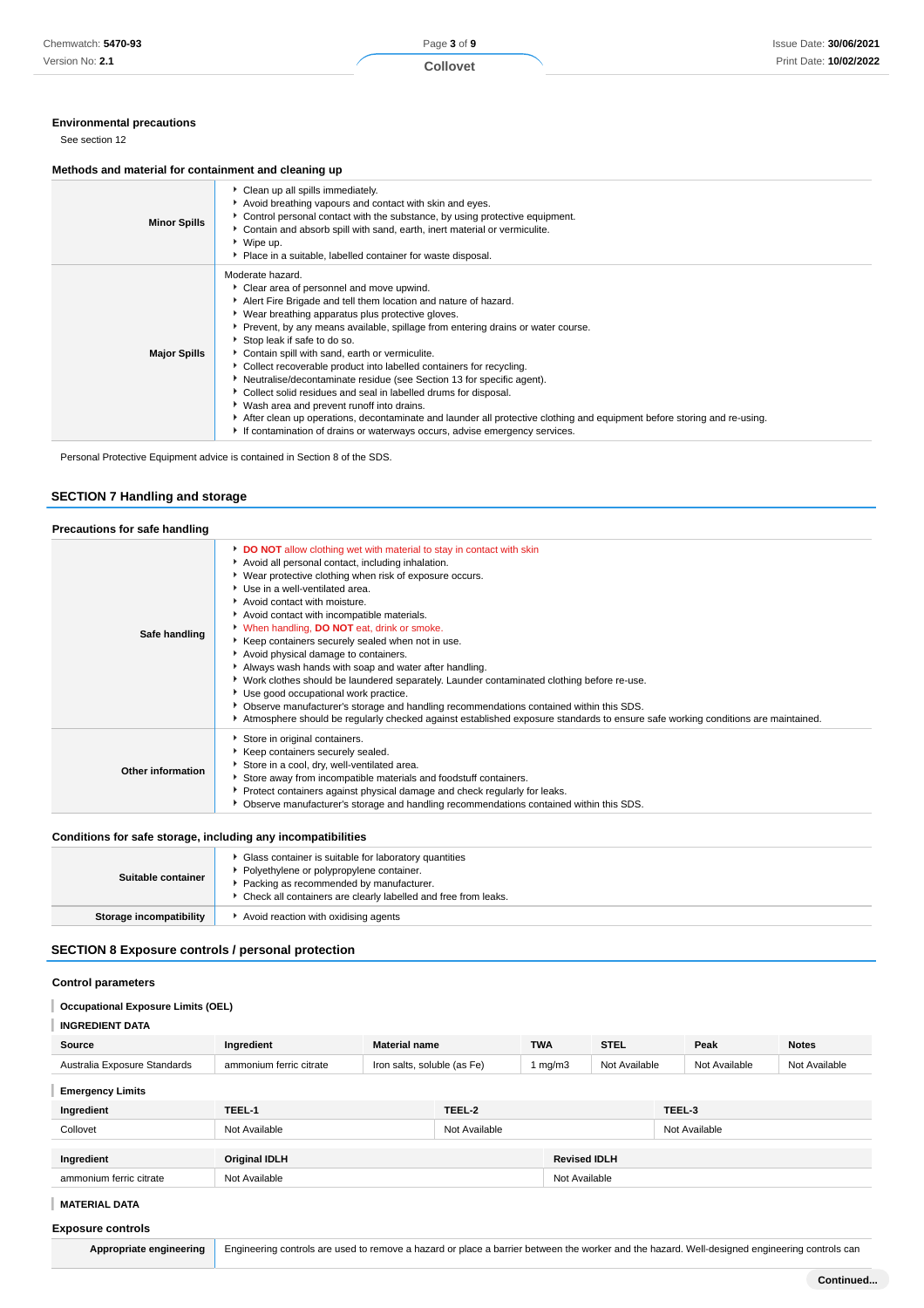|                              | be highly effective in protecting workers and will typically be independent of worker interactions to provide this high level of protection.<br>The basic types of engineering controls are:<br>Process controls which involve changing the way a job activity or process is done to reduce the risk.<br>Enclosure and/or isolation of emission source which keeps a selected hazard "physically" away from the worker and ventilation that strategically<br>"adds" and "removes" air in the work environment. Ventilation can remove or dilute an air contaminant if designed properly. The design of a<br>ventilation system must match the particular process and chemical or contaminant in use.<br>Employers may need to use multiple types of controls to prevent employee overexposure.<br>Local exhaust ventilation usually required. If risk of overexposure exists, wear approved respirator. Correct fit is essential to obtain adequate<br>protection. Supplied-air type respirator may be required in special circumstances. Correct fit is essential to ensure adequate protection.<br>An approved self contained breathing apparatus (SCBA) may be required in some situations.<br>Provide adequate ventilation in warehouse or closed storage area. Air contaminants generated in the workplace possess varying "escape"<br>velocities which, in turn, determine the "capture velocities" of fresh circulating air required to effectively remove the contaminant.<br>Type of Contaminant:                                                                                                                                                                                                                                                                                                                                                                                                                                                                                                                                                                                                                                                                                                                                                                                                                                                                                                                             |                                  | Air Speed:                             |  |  |
|------------------------------|----------------------------------------------------------------------------------------------------------------------------------------------------------------------------------------------------------------------------------------------------------------------------------------------------------------------------------------------------------------------------------------------------------------------------------------------------------------------------------------------------------------------------------------------------------------------------------------------------------------------------------------------------------------------------------------------------------------------------------------------------------------------------------------------------------------------------------------------------------------------------------------------------------------------------------------------------------------------------------------------------------------------------------------------------------------------------------------------------------------------------------------------------------------------------------------------------------------------------------------------------------------------------------------------------------------------------------------------------------------------------------------------------------------------------------------------------------------------------------------------------------------------------------------------------------------------------------------------------------------------------------------------------------------------------------------------------------------------------------------------------------------------------------------------------------------------------------------------------------------------------------------------------------------------------------------------------------------------------------------------------------------------------------------------------------------------------------------------------------------------------------------------------------------------------------------------------------------------------------------------------------------------------------------------------------------------------------------------------------------------------------------------------------------------------------------|----------------------------------|----------------------------------------|--|--|
|                              | solvent, vapours, degreasing etc., evaporating from tank (in still air).                                                                                                                                                                                                                                                                                                                                                                                                                                                                                                                                                                                                                                                                                                                                                                                                                                                                                                                                                                                                                                                                                                                                                                                                                                                                                                                                                                                                                                                                                                                                                                                                                                                                                                                                                                                                                                                                                                                                                                                                                                                                                                                                                                                                                                                                                                                                                               |                                  | $0.25 - 0.5$ m/s<br>$(50-100)$ f/min.) |  |  |
|                              | aerosols, fumes from pouring operations, intermittent container filling, low speed conveyer transfers, welding, spray<br>drift, plating acid fumes, pickling (released at low velocity into zone of active generation)                                                                                                                                                                                                                                                                                                                                                                                                                                                                                                                                                                                                                                                                                                                                                                                                                                                                                                                                                                                                                                                                                                                                                                                                                                                                                                                                                                                                                                                                                                                                                                                                                                                                                                                                                                                                                                                                                                                                                                                                                                                                                                                                                                                                                 |                                  | 0.5-1 m/s (100-200<br>f/min.)          |  |  |
| controls                     | direct spray, spray painting in shallow booths, drum filling, conveyer loading, crusher dusts, gas discharge (active<br>generation into zone of rapid air motion)                                                                                                                                                                                                                                                                                                                                                                                                                                                                                                                                                                                                                                                                                                                                                                                                                                                                                                                                                                                                                                                                                                                                                                                                                                                                                                                                                                                                                                                                                                                                                                                                                                                                                                                                                                                                                                                                                                                                                                                                                                                                                                                                                                                                                                                                      |                                  | 1-2.5 m/s (200-500<br>f/min.)          |  |  |
|                              | grinding, abrasive blasting, tumbling, high speed wheel generated dusts (released at high initial velocity into zone of<br>very high rapid air motion).                                                                                                                                                                                                                                                                                                                                                                                                                                                                                                                                                                                                                                                                                                                                                                                                                                                                                                                                                                                                                                                                                                                                                                                                                                                                                                                                                                                                                                                                                                                                                                                                                                                                                                                                                                                                                                                                                                                                                                                                                                                                                                                                                                                                                                                                                |                                  | 2.5-10 m/s<br>(500-2000 f/min.)        |  |  |
|                              | Within each range the appropriate value depends on:                                                                                                                                                                                                                                                                                                                                                                                                                                                                                                                                                                                                                                                                                                                                                                                                                                                                                                                                                                                                                                                                                                                                                                                                                                                                                                                                                                                                                                                                                                                                                                                                                                                                                                                                                                                                                                                                                                                                                                                                                                                                                                                                                                                                                                                                                                                                                                                    |                                  |                                        |  |  |
|                              | Lower end of the range                                                                                                                                                                                                                                                                                                                                                                                                                                                                                                                                                                                                                                                                                                                                                                                                                                                                                                                                                                                                                                                                                                                                                                                                                                                                                                                                                                                                                                                                                                                                                                                                                                                                                                                                                                                                                                                                                                                                                                                                                                                                                                                                                                                                                                                                                                                                                                                                                 | Upper end of the range           |                                        |  |  |
|                              | 1: Room air currents minimal or favourable to capture                                                                                                                                                                                                                                                                                                                                                                                                                                                                                                                                                                                                                                                                                                                                                                                                                                                                                                                                                                                                                                                                                                                                                                                                                                                                                                                                                                                                                                                                                                                                                                                                                                                                                                                                                                                                                                                                                                                                                                                                                                                                                                                                                                                                                                                                                                                                                                                  | 1: Disturbing room air currents  |                                        |  |  |
|                              | 2: Contaminants of low toxicity or of nuisance value only.                                                                                                                                                                                                                                                                                                                                                                                                                                                                                                                                                                                                                                                                                                                                                                                                                                                                                                                                                                                                                                                                                                                                                                                                                                                                                                                                                                                                                                                                                                                                                                                                                                                                                                                                                                                                                                                                                                                                                                                                                                                                                                                                                                                                                                                                                                                                                                             | 2: Contaminants of high toxicity |                                        |  |  |
|                              | 3: Intermittent, low production.                                                                                                                                                                                                                                                                                                                                                                                                                                                                                                                                                                                                                                                                                                                                                                                                                                                                                                                                                                                                                                                                                                                                                                                                                                                                                                                                                                                                                                                                                                                                                                                                                                                                                                                                                                                                                                                                                                                                                                                                                                                                                                                                                                                                                                                                                                                                                                                                       | 3: High production, heavy use    |                                        |  |  |
|                              | 4: Large hood or large air mass in motion                                                                                                                                                                                                                                                                                                                                                                                                                                                                                                                                                                                                                                                                                                                                                                                                                                                                                                                                                                                                                                                                                                                                                                                                                                                                                                                                                                                                                                                                                                                                                                                                                                                                                                                                                                                                                                                                                                                                                                                                                                                                                                                                                                                                                                                                                                                                                                                              | 4: Small hood-local control only |                                        |  |  |
|                              | Simple theory shows that air velocity falls rapidly with distance away from the opening of a simple extraction pipe. Velocity generally decreases<br>with the square of distance from the extraction point (in simple cases). Therefore the air speed at the extraction point should be adjusted,<br>accordingly, after reference to distance from the contaminating source. The air velocity at the extraction fan, for example, should be a minimum of<br>1-2 m/s (200-400 f/min) for extraction of solvents generated in a tank 2 meters distant from the extraction point. Other mechanical considerations,<br>producing performance deficits within the extraction apparatus, make it essential that theoretical air velocities are multiplied by factors of 10 or<br>more when extraction systems are installed or used.                                                                                                                                                                                                                                                                                                                                                                                                                                                                                                                                                                                                                                                                                                                                                                                                                                                                                                                                                                                                                                                                                                                                                                                                                                                                                                                                                                                                                                                                                                                                                                                                         |                                  |                                        |  |  |
| <b>Personal protection</b>   |                                                                                                                                                                                                                                                                                                                                                                                                                                                                                                                                                                                                                                                                                                                                                                                                                                                                                                                                                                                                                                                                                                                                                                                                                                                                                                                                                                                                                                                                                                                                                                                                                                                                                                                                                                                                                                                                                                                                                                                                                                                                                                                                                                                                                                                                                                                                                                                                                                        |                                  |                                        |  |  |
| Eye and face protection      | Safety glasses with side shields<br>Chemical goggles.<br>▶ Contact lenses may pose a special hazard; soft contact lenses may absorb and concentrate irritants. A written policy document, describing<br>the wearing of lenses or restrictions on use, should be created for each workplace or task. This should include a review of lens absorption<br>and adsorption for the class of chemicals in use and an account of injury experience. Medical and first-aid personnel should be trained in<br>their removal and suitable equipment should be readily available. In the event of chemical exposure, begin eye irrigation immediately and<br>remove contact lens as soon as practicable. Lens should be removed at the first signs of eye redness or irritation - lens should be removed in<br>a clean environment only after workers have washed hands thoroughly. [CDC NIOSH Current Intelligence Bulletin 59], [AS/NZS 1336 or                                                                                                                                                                                                                                                                                                                                                                                                                                                                                                                                                                                                                                                                                                                                                                                                                                                                                                                                                                                                                                                                                                                                                                                                                                                                                                                                                                                                                                                                                                 |                                  |                                        |  |  |
| <b>Skin protection</b>       | See Hand protection below                                                                                                                                                                                                                                                                                                                                                                                                                                                                                                                                                                                                                                                                                                                                                                                                                                                                                                                                                                                                                                                                                                                                                                                                                                                                                                                                                                                                                                                                                                                                                                                                                                                                                                                                                                                                                                                                                                                                                                                                                                                                                                                                                                                                                                                                                                                                                                                                              |                                  |                                        |  |  |
|                              | The selection of suitable gloves does not only depend on the material, but also on further marks of quality which vary from manufacturer to<br>manufacturer. Where the chemical is a preparation of several substances, the resistance of the glove material can not be calculated in advance<br>and has therefore to be checked prior to the application.                                                                                                                                                                                                                                                                                                                                                                                                                                                                                                                                                                                                                                                                                                                                                                                                                                                                                                                                                                                                                                                                                                                                                                                                                                                                                                                                                                                                                                                                                                                                                                                                                                                                                                                                                                                                                                                                                                                                                                                                                                                                             |                                  |                                        |  |  |
| <b>Hands/feet protection</b> | The exact break through time for substances has to be obtained from the manufacturer of the protective gloves and has to be observed when<br>making a final choice.<br>Personal hygiene is a key element of effective hand care. Gloves must only be worn on clean hands. After using gloves, hands should be<br>washed and dried thoroughly. Application of a non-perfumed moisturiser is recommended.<br>Suitability and durability of glove type is dependent on usage. Important factors in the selection of gloves include:<br>frequency and duration of contact,<br>· chemical resistance of glove material,<br>· glove thickness and<br>dexterity .<br>Select gloves tested to a relevant standard (e.g. Europe EN 374, US F739, AS/NZS 2161.1 or national equivalent).<br>When prolonged or frequently repeated contact may occur, a glove with a protection class of 5 or higher (breakthrough time greater than 240<br>minutes according to EN 374, AS/NZS 2161.10.1 or national equivalent) is recommended.<br>· When only brief contact is expected, a glove with a protection class of 3 or higher (breakthrough time greater than 60 minutes according to EN<br>374, AS/NZS 2161.10.1 or national equivalent) is recommended.<br>. Some glove polymer types are less affected by movement and this should be taken into account when considering gloves for long-term use.<br>Contaminated gloves should be replaced.<br>As defined in ASTM F-739-96 in any application, gloves are rated as:<br>Excellent when breakthrough time > 480 min<br>Good when breakthrough time > 20 min<br>· Fair when breakthrough time < 20 min<br>. Poor when glove material degrades<br>For general applications, gloves with a thickness typically greater than 0.35 mm, are recommended.<br>It should be emphasised that glove thickness is not necessarily a good predictor of glove resistance to a specific chemical, as the permeation<br>efficiency of the glove will be dependent on the exact composition of the glove material. Therefore, glove selection should also be based on<br>consideration of the task requirements and knowledge of breakthrough times.<br>Glove thickness may also vary depending on the glove manufacturer, the glove type and the glove model. Therefore, the manufacturers technical<br>data should always be taken into account to ensure selection of the most appropriate glove for the task. |                                  |                                        |  |  |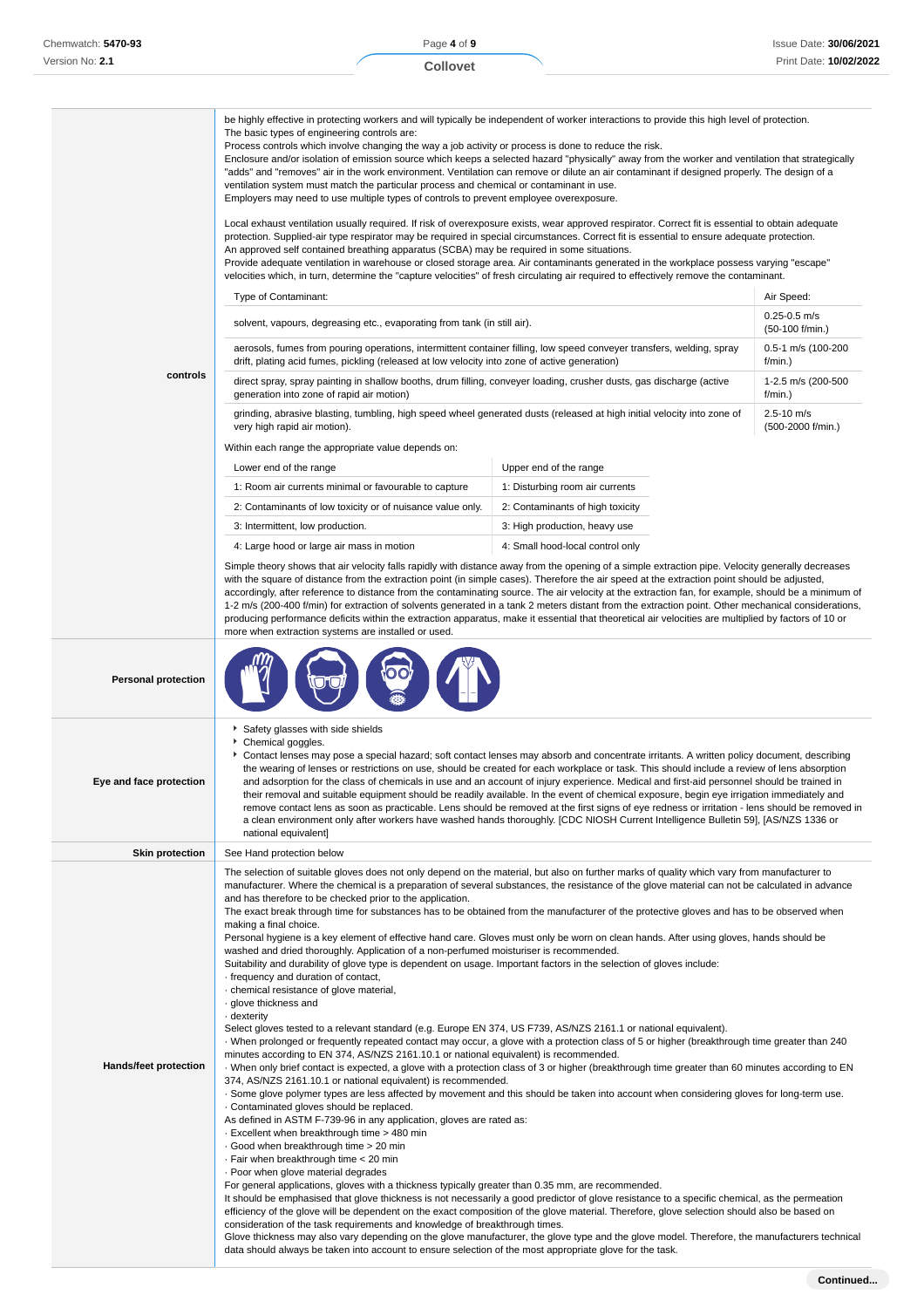| Chemwatch: 5470-93     |                                                                                                                                                                                                                                                                                                                                                                             | Page 5 of 9     | Issue Date: 30/06/2021                                                                                                                                                                                                                                                                                                                                                                                                                 |
|------------------------|-----------------------------------------------------------------------------------------------------------------------------------------------------------------------------------------------------------------------------------------------------------------------------------------------------------------------------------------------------------------------------|-----------------|----------------------------------------------------------------------------------------------------------------------------------------------------------------------------------------------------------------------------------------------------------------------------------------------------------------------------------------------------------------------------------------------------------------------------------------|
| Version No: 2.1        |                                                                                                                                                                                                                                                                                                                                                                             | <b>Collovet</b> | Print Date: 10/02/2022                                                                                                                                                                                                                                                                                                                                                                                                                 |
|                        | Note: Depending on the activity being conducted, gloves of varying thickness may be required for specific tasks. For example:<br>likely to give short duration protection and would normally be just for single use applications, then disposed of.<br>puncture potential<br>moisturiser is recommended.<br>Wear general protective gloves, eg. light weight rubber gloves. |                 | · Thinner gloves (down to 0.1 mm or less) may be required where a high degree of manual dexterity is needed. However, these gloves are only<br>Thicker gloves (up to 3 mm or more) may be required where there is a mechanical (as well as a chemical) risk i.e. where there is abrasion or<br>Gloves must only be worn on clean hands. After using gloves, hands should be washed and dried thoroughly. Application of a non-perfumed |
| <b>Body protection</b> | See Other protection below                                                                                                                                                                                                                                                                                                                                                  |                 |                                                                                                                                                                                                                                                                                                                                                                                                                                        |
| Other protection       | • Overalls.<br>P.V.C apron.<br>Barrier cream.<br>Skin cleansing cream.<br>Eye wash unit.                                                                                                                                                                                                                                                                                    |                 |                                                                                                                                                                                                                                                                                                                                                                                                                                        |

#### **Respiratory protection**

Type A Filter of sufficient capacity. (AS/NZS 1716 & 1715, EN 143:2000 & 149:2001, ANSI Z88 or national equivalent)

Where the concentration of gas/particulates in the breathing zone, approaches or exceeds the "Exposure Standard" (or ES), respiratory protection is required. Degree of protection varies with both face-piece and Class of filter; the nature of protection varies with Type of filter.

| <b>Required Minimum Protection Factor</b> | <b>Half-Face Respirator</b> | <b>Full-Face Respirator</b> | <b>Powered Air Respirator</b> |
|-------------------------------------------|-----------------------------|-----------------------------|-------------------------------|
| up to $10 \times ES$                      | A-AUS                       |                             | A-PAPR-AUS / Class 1          |
| up to $50 \times ES$                      |                             | A-AUS / Class 1             |                               |
| up to $100 \times ES$                     |                             | $A-2$                       | A-PAPR-2 ^                    |

^ - Full-face

A(All classes) = Organic vapours, B AUS or B1 = Acid gasses, B2 = Acid gas or hydrogen cyanide(HCN), B3 = Acid gas or hydrogen cyanide(HCN), E = Sulfur dioxide(SO2), G = Agricultural chemicals, K = Ammonia(NH3), Hg = Mercury, NO = Oxides of nitrogen, MB = Methyl bromide, AX = Low boiling point organic compounds(below 65 degC)

Cartridge respirators should never be used for emergency ingress or in areas of unknown vapour concentrations or oxygen content.

▶ The wearer must be warned to leave the contaminated area immediately on detecting any odours through the respirator. The odour may indicate that the mask is not functioning properly, that the vapour concentration is too high, or that the mask is not properly fitted. Because of these limitations, only restricted use of cartridge respirators is considered appropriate.

Cartridge performance is affected by humidity. Cartridges should be changed after 2 hr of continuous use unless it is determined that the humidity is less than 75%, in which case, cartridges can be used for 4 hr. Used cartridges should be discarded daily, regardless of the length of time used

#### **SECTION 9 Physical and chemical properties**

### **Information on basic physical and chemical properties**

| Appearance                                      | Dark brown viscous liquid with distinctive odour; miscible with water. |                                            |                |  |
|-------------------------------------------------|------------------------------------------------------------------------|--------------------------------------------|----------------|--|
|                                                 |                                                                        |                                            |                |  |
| <b>Physical state</b>                           | Liquid                                                                 | Relative density (Water = 1)               | 1.05-1.06      |  |
| Odour                                           | Not Available                                                          | Partition coefficient n-octanol<br>/ water | Not Available  |  |
| <b>Odour threshold</b>                          | Not Available                                                          | Auto-ignition temperature (°C)             | Not Available  |  |
| pH (as supplied)                                | $5 - 6$                                                                | <b>Decomposition temperature</b>           | Not Available  |  |
| Melting point / freezing point<br>(°C)          | Not Available                                                          | Viscosity (cSt)                            | Not Available  |  |
| Initial boiling point and boiling<br>range (°C) | 100                                                                    | Molecular weight (g/mol)                   | Not Applicable |  |
| Flash point (°C)                                | Not Applicable                                                         | <b>Taste</b>                               | Not Available  |  |
| <b>Evaporation rate</b>                         | Not Available                                                          | <b>Explosive properties</b>                | Not Available  |  |
| Flammability                                    | Not Applicable                                                         | <b>Oxidising properties</b>                | Not Available  |  |
| Upper Explosive Limit (%)                       | Not Applicable                                                         | Surface Tension (dyn/cm or<br>$mN/m$ )     | Not Available  |  |
| Lower Explosive Limit (%)                       | Not Applicable                                                         | <b>Volatile Component (%vol)</b>           | Not Available  |  |
| Vapour pressure (kPa)                           | Not Available                                                          | Gas group                                  | Not Available  |  |
| Solubility in water                             | Miscible                                                               | pH as a solution (Not<br>Available%)       | Not Available  |  |
| Vapour density (Air = $1$ )                     | Not Available                                                          | VOC g/L                                    | Not Available  |  |

### **SECTION 10 Stability and reactivity**

| Reactivity                            | See section 7                                                                                                                    |
|---------------------------------------|----------------------------------------------------------------------------------------------------------------------------------|
| <b>Chemical stability</b>             | Unstable in the presence of incompatible materials.<br>Product is considered stable.<br>Hazardous polymerisation will not occur. |
| Possibility of hazardous<br>reactions | See section 7                                                                                                                    |
| <b>Conditions to avoid</b>            | See section 7                                                                                                                    |
| Incompatible materials                | See section 7                                                                                                                    |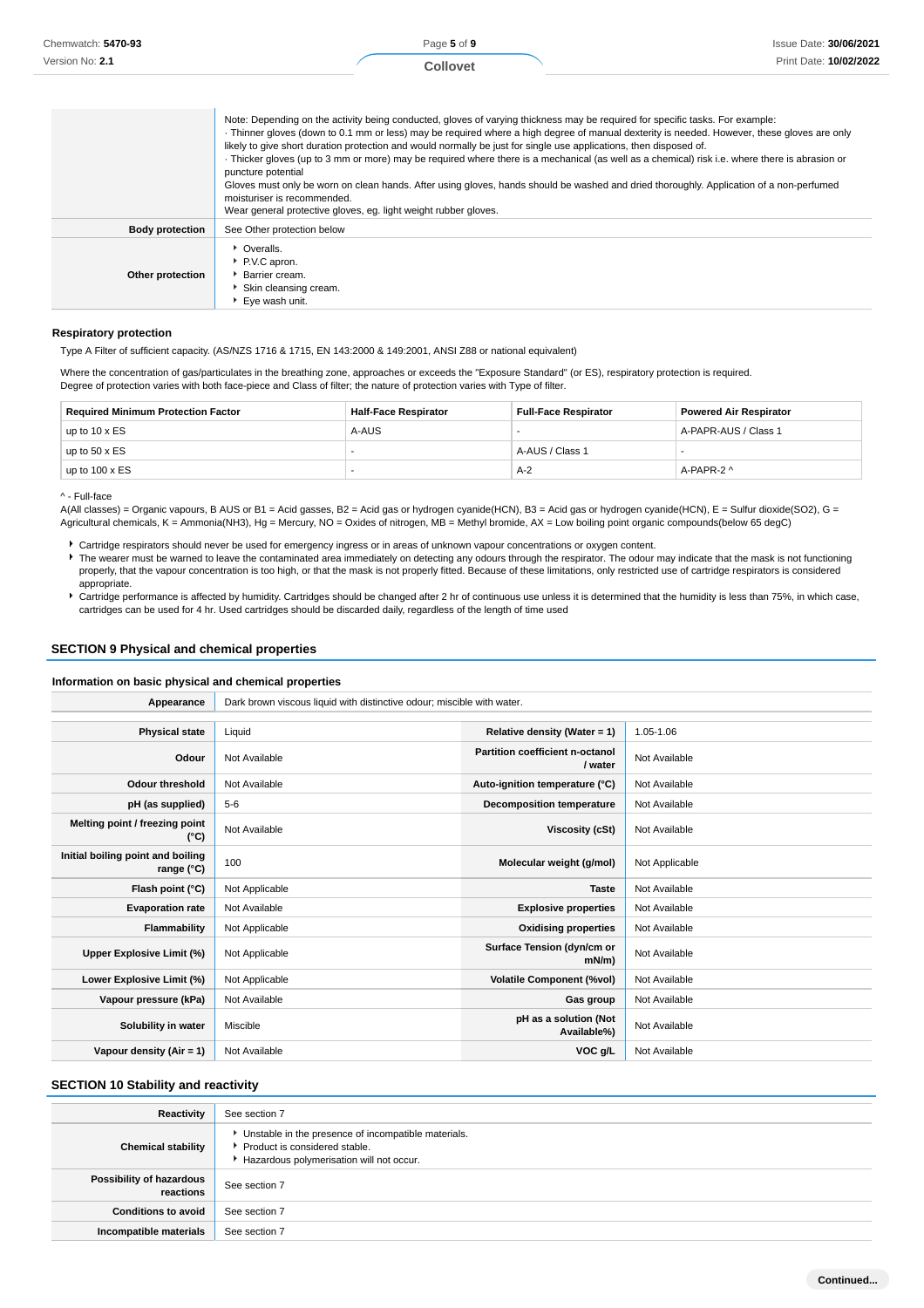Page **6** of **9**

**Collovet**

**Hazardous decomposition**<br>**products** See section 5

### **SECTION 11 Toxicological information**

|  | Information on toxicological effects |  |
|--|--------------------------------------|--|
|  |                                      |  |

<u> Tanzania (h. 1888).</u>

| Inhaled             | The material is not thought to produce adverse health effects or irritation of the respiratory tract (as classified by EC Directives using animal<br>models). Nevertheless, good hygiene practice requires that exposure be kept to a minimum and that suitable control measures be used in an<br>occupational setting.                                                                                                                                                                                                                                                                                                                                                                                                                                                                                                                                                                                                                                                                                                                                                                                                                                                                                                                                                                                                                                                                                                                                                                                                                                                                                                                                                                                                                                                                                                                                                                                                                                                                                                                                                                                                                                                                                                  |
|---------------------|--------------------------------------------------------------------------------------------------------------------------------------------------------------------------------------------------------------------------------------------------------------------------------------------------------------------------------------------------------------------------------------------------------------------------------------------------------------------------------------------------------------------------------------------------------------------------------------------------------------------------------------------------------------------------------------------------------------------------------------------------------------------------------------------------------------------------------------------------------------------------------------------------------------------------------------------------------------------------------------------------------------------------------------------------------------------------------------------------------------------------------------------------------------------------------------------------------------------------------------------------------------------------------------------------------------------------------------------------------------------------------------------------------------------------------------------------------------------------------------------------------------------------------------------------------------------------------------------------------------------------------------------------------------------------------------------------------------------------------------------------------------------------------------------------------------------------------------------------------------------------------------------------------------------------------------------------------------------------------------------------------------------------------------------------------------------------------------------------------------------------------------------------------------------------------------------------------------------------|
| Ingestion           | The material has NOT been classified by EC Directives or other classification systems as "harmful by ingestion". This is because of the lack of<br>corroborating animal or human evidence. The material may still be damaging to the health of the individual, following ingestion, especially where<br>pre-existing organ (e.g liver, kidney) damage is evident. Present definitions of harmful or toxic substances are generally based on doses<br>producing mortality rather than those producing morbidity (disease, ill-health). Gastrointestinal tract discomfort may produce nausea and<br>vomiting. In an occupational setting however, ingestion of insignificant quantities is not thought to be cause for concern.                                                                                                                                                                                                                                                                                                                                                                                                                                                                                                                                                                                                                                                                                                                                                                                                                                                                                                                                                                                                                                                                                                                                                                                                                                                                                                                                                                                                                                                                                            |
| <b>Skin Contact</b> | Limited evidence exists, or practical experience predicts, that the material either produces inflammation of the skin in a substantial number of<br>individuals following direct contact, and/or produces significant inflammation when applied to the healthy intact skin of animals, for up to four<br>hours, such inflammation being present twenty-four hours or more after the end of the exposure period. Skin irritation may also be present after<br>prolonged or repeated exposure; this may result in a form of contact dermatitis (nonallergic). The dermatitis is often characterised by skin<br>redness (erythema) and swelling (oedema) which may progress to blistering (vesiculation), scaling and thickening of the epidermis. At the<br>microscopic level there may be intercellular oedema of the spongy layer of the skin (spongiosis) and intracellular oedema of the epidermis.<br>Open cuts, abraded or irritated skin should not be exposed to this material<br>Entry into the blood-stream through, for example, cuts, abrasions, puncture wounds or lesions, may produce systemic injury with harmful effects.<br>Examine the skin prior to the use of the material and ensure that any external damage is suitably protected.                                                                                                                                                                                                                                                                                                                                                                                                                                                                                                                                                                                                                                                                                                                                                                                                                                                                                                                                                                 |
| Eye                 | Although the liquid is not thought to be an irritant (as classified by EC Directives), direct contact with the eye may produce transient discomfort<br>characterised by tearing or conjunctival redness (as with windburn).                                                                                                                                                                                                                                                                                                                                                                                                                                                                                                                                                                                                                                                                                                                                                                                                                                                                                                                                                                                                                                                                                                                                                                                                                                                                                                                                                                                                                                                                                                                                                                                                                                                                                                                                                                                                                                                                                                                                                                                              |
| <b>Chronic</b>      | Limited evidence suggests that repeated or long-term occupational exposure may produce cumulative health effects involving organs or<br>biochemical systems.<br>Chronic excessive iron exposure has been associated with haemosiderosis and consequent possible damage to the liver and pancreas.<br>Haemosiderin is a golden-brown insoluble protein produced by phagocytic digestion of haematin (an iron-based pigment). Haemosiderin is found<br>in most tissues, especially in the liver, in the form of granules. Other sites of haemosiderin deposition include the pancreas and skin. A related<br>condition, haemochromatosis, which involves a disorder of metabolism of these deposits, may produce cirrhosis of the liver, diabetes, and bronze<br>pigmentation of the skin - heart failure may eventually occur.<br>Such exposure may also produce conjunctivitis, choroiditis, retinitis (both inflammatory conditions involving the eye) and siderosis of tissues if<br>iron remains in these tissues. Siderosis is a form of pneumoconiosis produced by iron dusts. Siderosis also includes discoloration of organs,<br>excess circulating iron and degeneration of the retina, lens and uvea as a result of the deposition of intraocular iron. Siderosis might also involve<br>the lungs - involvement rarely develops before ten years of regular exposure. Often there is an accompanying inflammatory reaction of the<br>bronchi. Permanent scarring of the lungs does not normally occur.<br>High levels of iron may raise the risk of cancer. This concern stems from the theory that iron causes oxidative damage to tissues and organs by<br>generating highly reactive chemicals, called free radicals, which subsequently react with DNA. Cells may be disrupted and may be become<br>cancerous. People whose genetic disposition prevents them from keeping tight control over iron (e.g. those with the inherited disorder,<br>haemochromatosis) may be at increased risk.<br>Iron overload in men may lead to diabetes, arthritis, liver cancer, heart irregularities and problems with other organs as iron builds up.<br>[K. Schmidt, New Scientist, No. 1919 pp.11-12, 2nd April, 1994] |

| <b>Collovet</b>         | <b>TOXICITY</b><br>Not Available                                                                                                                                                                                                | <b>IRRITATION</b><br>Not Available                                                                                 |  |
|-------------------------|---------------------------------------------------------------------------------------------------------------------------------------------------------------------------------------------------------------------------------|--------------------------------------------------------------------------------------------------------------------|--|
| ammonium ferric citrate | <b>TOXICITY</b><br>dermal (mammal) LD50: $>2000$ mg/kg <sup>[1]</sup><br>Oral (Rat) LD50; >2000 mg/kg[1]                                                                                                                        | <b>IRRITATION</b><br>Eye: adverse effect observed (irritating)[1]<br>Skin: adverse effect observed (irritating)[1] |  |
| Legend:                 | 1. Value obtained from Europe ECHA Registered Substances - Acute toxicity 2.* Value obtained from manufacturer's SDS. Unless otherwise<br>specified data extracted from RTECS - Register of Toxic Effect of chemical Substances |                                                                                                                    |  |

| <b>AMMONIUM FERRIC CITRATE</b>              | Asthma-like symptoms may continue for months or even years after exposure to the material ceases. This may be due to a non-allergenic<br>condition known as reactive airways dysfunction syndrome (RADS) which can occur following exposure to high levels of highly irritating<br>compound. Key criteria for the diagnosis of RADS include the absence of preceding respiratory disease, in a non-atopic individual, with abrupt<br>onset of persistent asthma-like symptoms within minutes to hours of a documented exposure to the irritant. A reversible airflow pattern, on<br>spirometry, with the presence of moderate to severe bronchial hyperreactivity on methacholine challenge testing and the lack of minimal<br>lymphocytic inflammation, without eosinophilia, have also been included in the criteria for diagnosis of RADS. RADS (or asthma) following an<br>irritating inhalation is an infrequent disorder with rates related to the concentration of and duration of exposure to the irritating substance.<br>Industrial bronchitis, on the other hand, is a disorder that occurs as result of exposure due to high concentrations of irritating substance (often<br>particulate in nature) and is completely reversible after exposure ceases. The disorder is characterised by dyspnea, cough and mucus<br>production.<br>No significant acute toxicological data identified in literature search. |                                 |                                                                                             |  |  |
|---------------------------------------------|---------------------------------------------------------------------------------------------------------------------------------------------------------------------------------------------------------------------------------------------------------------------------------------------------------------------------------------------------------------------------------------------------------------------------------------------------------------------------------------------------------------------------------------------------------------------------------------------------------------------------------------------------------------------------------------------------------------------------------------------------------------------------------------------------------------------------------------------------------------------------------------------------------------------------------------------------------------------------------------------------------------------------------------------------------------------------------------------------------------------------------------------------------------------------------------------------------------------------------------------------------------------------------------------------------------------------------------------------------------------------------------------------------------------------|---------------------------------|---------------------------------------------------------------------------------------------|--|--|
| <b>Acute Toxicity</b>                       | ×                                                                                                                                                                                                                                                                                                                                                                                                                                                                                                                                                                                                                                                                                                                                                                                                                                                                                                                                                                                                                                                                                                                                                                                                                                                                                                                                                                                                                         | Carcinogenicity                 | ×                                                                                           |  |  |
| <b>Skin Irritation/Corrosion</b>            | ×                                                                                                                                                                                                                                                                                                                                                                                                                                                                                                                                                                                                                                                                                                                                                                                                                                                                                                                                                                                                                                                                                                                                                                                                                                                                                                                                                                                                                         | Reproductivity                  | ×                                                                                           |  |  |
| <b>Serious Eye Damage/Irritation</b>        | ×                                                                                                                                                                                                                                                                                                                                                                                                                                                                                                                                                                                                                                                                                                                                                                                                                                                                                                                                                                                                                                                                                                                                                                                                                                                                                                                                                                                                                         | <b>STOT - Single Exposure</b>   | ×                                                                                           |  |  |
| <b>Respiratory or Skin</b><br>sensitisation | ×                                                                                                                                                                                                                                                                                                                                                                                                                                                                                                                                                                                                                                                                                                                                                                                                                                                                                                                                                                                                                                                                                                                                                                                                                                                                                                                                                                                                                         | <b>STOT - Repeated Exposure</b> | ×                                                                                           |  |  |
| <b>Mutagenicity</b>                         | ×                                                                                                                                                                                                                                                                                                                                                                                                                                                                                                                                                                                                                                                                                                                                                                                                                                                                                                                                                                                                                                                                                                                                                                                                                                                                                                                                                                                                                         | <b>Aspiration Hazard</b>        | ×                                                                                           |  |  |
|                                             |                                                                                                                                                                                                                                                                                                                                                                                                                                                                                                                                                                                                                                                                                                                                                                                                                                                                                                                                                                                                                                                                                                                                                                                                                                                                                                                                                                                                                           |                                 | t sammeter i det i Dets sitten met somitable en dens met Cittin suitenis fan steanifisation |  |  |

**Legend:**  $\mathbf{X}$  – Data either not available or does not fill the criteria for classification – Data available to make classification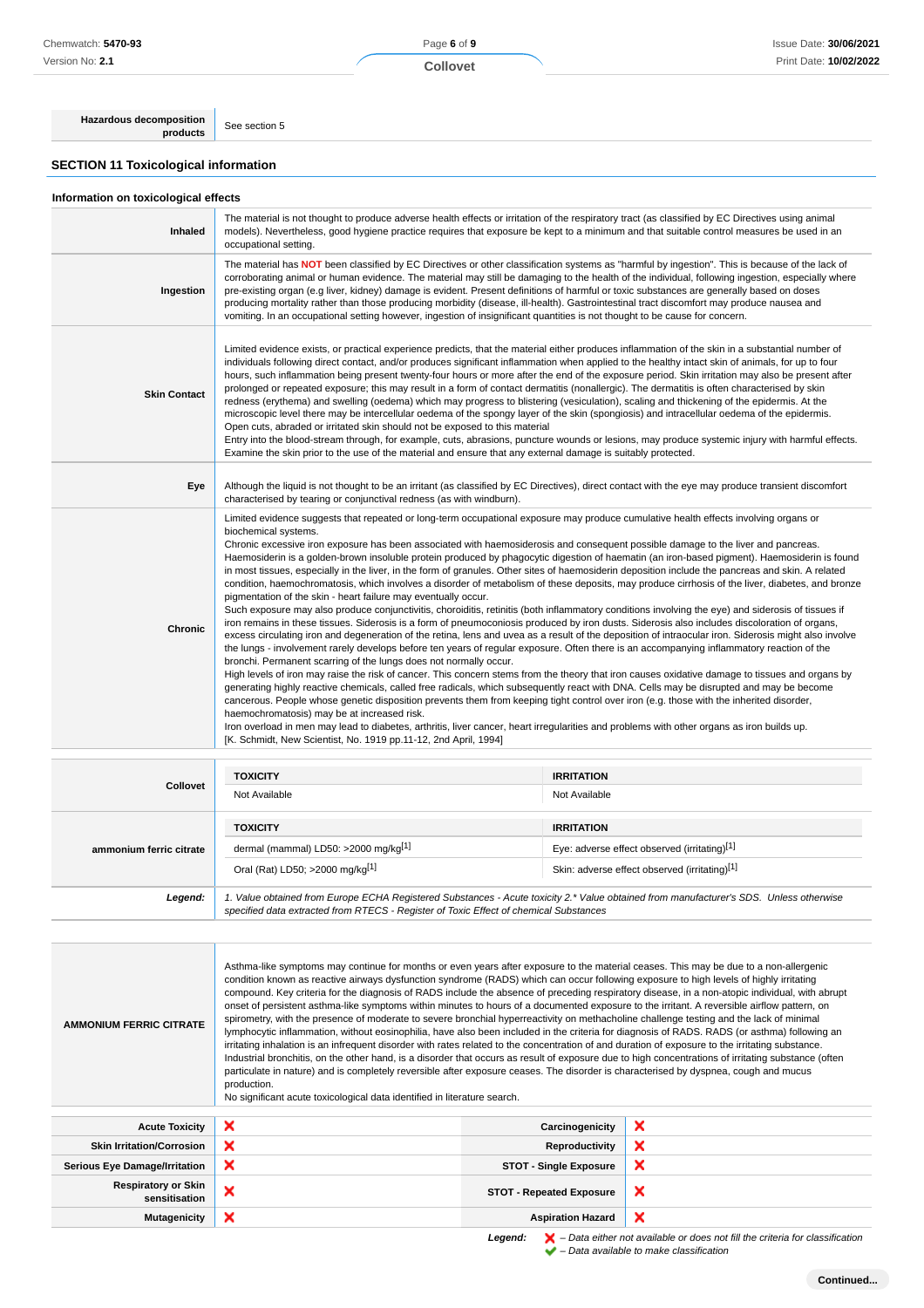## **SECTION 12 Ecological information**

| <b>Toxicity</b>         |                                                                                                                                                                                                                                                                                                                                |                           |                               |                  |                  |
|-------------------------|--------------------------------------------------------------------------------------------------------------------------------------------------------------------------------------------------------------------------------------------------------------------------------------------------------------------------------|---------------------------|-------------------------------|------------------|------------------|
|                         | Endpoint                                                                                                                                                                                                                                                                                                                       | <b>Test Duration (hr)</b> | <b>Species</b>                | Value            | Source           |
| <b>Collovet</b>         | Not<br>Available                                                                                                                                                                                                                                                                                                               | Not Available             | Not Available                 | Not<br>Available | Not<br>Available |
|                         | Endpoint                                                                                                                                                                                                                                                                                                                       | <b>Test Duration (hr)</b> | <b>Species</b>                | Value            | <b>Source</b>    |
|                         | NOEC(ECx)                                                                                                                                                                                                                                                                                                                      | 72h                       | Algae or other aquatic plants | $>=100$ mg/l     | 2                |
| ammonium ferric citrate | <b>LC50</b>                                                                                                                                                                                                                                                                                                                    | 96h                       | Fish                          | $>100$ mg/l      | $\overline{2}$   |
|                         | EC50                                                                                                                                                                                                                                                                                                                           | 72h                       | Algae or other aquatic plants | $>100$ mg/l      | $\overline{2}$   |
|                         | EC50                                                                                                                                                                                                                                                                                                                           | 48h                       | Crustacea                     | $>100$ mg/l      | $\overline{2}$   |
| Legend:                 | Extracted from 1. IUCLID Toxicity Data 2. Europe ECHA Registered Substances - Ecotoxicological Information - Aquatic Toxicity 4. US EPA,<br>Ecotox database - Aquatic Toxicity Data 5. ECETOC Aquatic Hazard Assessment Data 6. NITE (Japan) - Bioconcentration Data 7. METI (Japan)<br>- Bioconcentration Data 8. Vendor Data |                           |                               |                  |                  |

#### **DO NOT** discharge into sewer or waterways.

### **Persistence and degradability**

| Ingredient                       | Persistence: Water/Soil               | Persistence: Air                      |
|----------------------------------|---------------------------------------|---------------------------------------|
|                                  | No Data available for all ingredients | No Data available for all ingredients |
|                                  |                                       |                                       |
| <b>Bioaccumulative potential</b> |                                       |                                       |
| Ingredient                       | <b>Bioaccumulation</b>                |                                       |
|                                  | No Data available for all ingredients |                                       |
|                                  |                                       |                                       |
| <b>Mobility in soil</b>          |                                       |                                       |
| Ingredient                       | <b>Mobility</b>                       |                                       |
|                                  | No Data available for all ingredients |                                       |

### **SECTION 13 Disposal considerations**

| Waste treatment methods      |                                                                                                                                                                                                                                                                                                                                                                                                                                                                                                                                                                                                                                                                                                                                                                                                                                                                                                                                                                                                                                                                                                                                                                                                                                                                                                                                                                                                                                                                                                                                                                                                                                                                                                                              |
|------------------------------|------------------------------------------------------------------------------------------------------------------------------------------------------------------------------------------------------------------------------------------------------------------------------------------------------------------------------------------------------------------------------------------------------------------------------------------------------------------------------------------------------------------------------------------------------------------------------------------------------------------------------------------------------------------------------------------------------------------------------------------------------------------------------------------------------------------------------------------------------------------------------------------------------------------------------------------------------------------------------------------------------------------------------------------------------------------------------------------------------------------------------------------------------------------------------------------------------------------------------------------------------------------------------------------------------------------------------------------------------------------------------------------------------------------------------------------------------------------------------------------------------------------------------------------------------------------------------------------------------------------------------------------------------------------------------------------------------------------------------|
| Product / Packaging disposal | Legislation addressing waste disposal requirements may differ by country, state and/ or territory. Each user must refer to laws operating in their<br>area. In some areas, certain wastes must be tracked.<br>A Hierarchy of Controls seems to be common - the user should investigate:<br>Reduction<br>▶ Reuse<br>Recycling<br>Disposal (if all else fails)<br>This material may be recycled if unused, or if it has not been contaminated so as to make it unsuitable for its intended use. If it has been<br>contaminated, it may be possible to reclaim the product by filtration, distillation or some other means. Shelf life considerations should also be<br>applied in making decisions of this type. Note that properties of a material may change in use, and recycling or reuse may not always be<br>appropriate.<br>DO NOT allow wash water from cleaning or process equipment to enter drains.<br>It may be necessary to collect all wash water for treatment before disposal.<br>In all cases disposal to sewer may be subject to local laws and regulations and these should be considered first.<br>• Where in doubt contact the responsible authority.<br>Recycle wherever possible.<br>▶ Consult manufacturer for recycling options or consult local or regional waste management authority for disposal if no suitable treatment or<br>disposal facility can be identified.<br>Dispose of by: burial in a land-fill specifically licensed to accept chemical and / or pharmaceutical wastes or incineration in a licensed<br>apparatus (after admixture with suitable combustible material).<br>Decontaminate empty containers. Observe all label safeguards until containers are cleaned and destroyed. |

### **SECTION 14 Transport information**

| <b>Labels Required</b>  |                |
|-------------------------|----------------|
| <b>Marine Pollutant</b> | <b>NO</b>      |
| <b>HAZCHEM</b>          | Not Applicable |

**Land transport (ADG): NOT REGULATED FOR TRANSPORT OF DANGEROUS GOODS**

**Air transport (ICAO-IATA / DGR): NOT REGULATED FOR TRANSPORT OF DANGEROUS GOODS**

**Sea transport (IMDG-Code / GGVSee): NOT REGULATED FOR TRANSPORT OF DANGEROUS GOODS**

**Transport in bulk according to Annex II of MARPOL and the IBC code**

Not Applicable

**Transport in bulk in accordance with MARPOL Annex V and the IMSBC Code**

**Product name Group**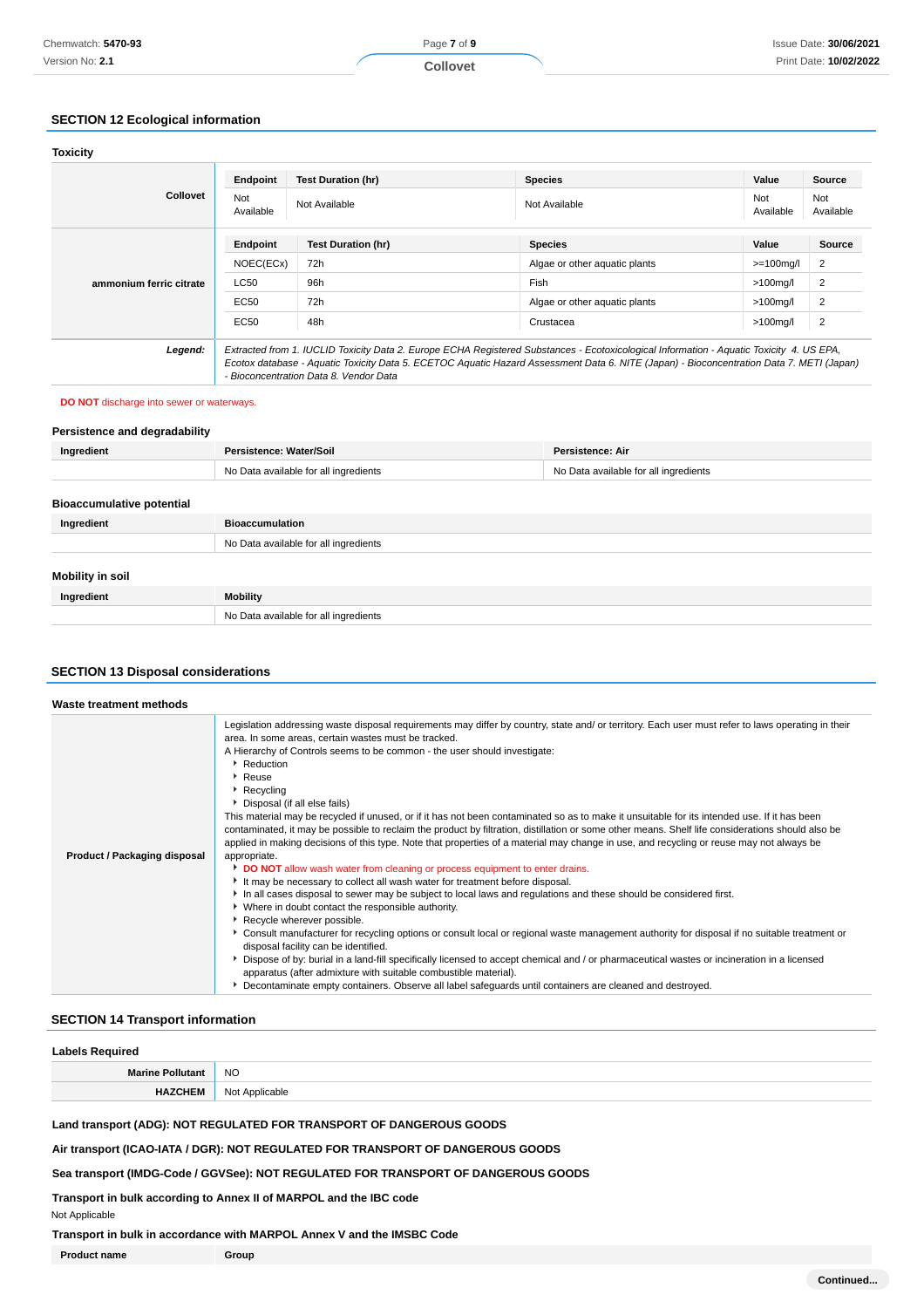**Collovet**

| <b>Product name</b>                               | Group         |
|---------------------------------------------------|---------------|
| ammonium ferric citrate                           | Not Available |
|                                                   |               |
| Transport in bulk in accordance with the ICG Code |               |
| <b>Product name</b>                               | Ship Type     |

#### **Safety, health and environmental regulations / legislation specific for the substance or mixture**

#### **ammonium ferric citrate is found on the following regulatory lists**

Australia Standard for the Uniform Scheduling of Medicines and Poisons (SUSMP) - Schedule 2 Australia Standard for the Uniform Scheduling of Medicines and Poisons (SUSMP) -

Schedule 4 Australia Standard for the Uniform Scheduling of Medicines and Poisons (SUSMP) - Schedule 5

### Australia Standard for the Uniform Scheduling of Medicines and Poisons (SUSMP) - Schedule 6

Australian Inventory of Industrial Chemicals (AIIC)

#### **National Inventory Status**

| <b>National Inventory</b>                          | <b>Status</b>                                                                                                                                                                                     |
|----------------------------------------------------|---------------------------------------------------------------------------------------------------------------------------------------------------------------------------------------------------|
| Australia - AIIC / Australia<br>Non-Industrial Use | Yes                                                                                                                                                                                               |
| Canada - DSL                                       | Yes                                                                                                                                                                                               |
| Canada - NDSL                                      | No (ammonium ferric citrate)                                                                                                                                                                      |
| China - IECSC                                      | Yes                                                                                                                                                                                               |
| Europe - EINEC / ELINCS / NLP                      | Yes                                                                                                                                                                                               |
| Japan - ENCS                                       | No (ammonium ferric citrate)                                                                                                                                                                      |
| Korea - KECI                                       | Yes                                                                                                                                                                                               |
| New Zealand - NZIoC                                | Yes                                                                                                                                                                                               |
| Philippines - PICCS                                | Yes                                                                                                                                                                                               |
| USA - TSCA                                         | Yes                                                                                                                                                                                               |
| Taiwan - TCSI                                      | Yes                                                                                                                                                                                               |
| Mexico - INSQ                                      | Yes                                                                                                                                                                                               |
| Vietnam - NCI                                      | Yes                                                                                                                                                                                               |
| Russia - FBEPH                                     | Yes                                                                                                                                                                                               |
| Legend:                                            | Yes = All CAS declared ingredients are on the inventory<br>No = One or more of the CAS listed ingredients are not on the inventory. These ingredients may be exempt or will require registration. |

#### **SECTION 16 Other information**

#### **Other information**

Classification of the preparation and its individual components has drawn on official and authoritative sources as well as independent review by the Chemwatch Classification committee using available literature references.

The SDS is a Hazard Communication tool and should be used to assist in the Risk Assessment. Many factors determine whether the reported Hazards are Risks in the workplace or other settings. Risks may be determined by reference to Exposures Scenarios. Scale of use, frequency of use and current or available engineering controls must be considered.

#### **Definitions and abbreviations**

- PC-TWA: Permissible Concentration-Time Weighted Average PC-STEL: Permissible Concentration-Short Term Exposure Limit IARC: International Agency for Research on Cancer ACGIH: American Conference of Governmental Industrial Hygienists STEL: Short Term Exposure Limit TEEL: Temporary Emergency Exposure Limit。 IDLH: Immediately Dangerous to Life or Health Concentrations ES: Exposure Standard OSF: Odour Safety Factor NOAEL :No Observed Adverse Effect Level LOAEL: Lowest Observed Adverse Effect Level TLV: Threshold Limit Value LOD: Limit Of Detection OTV: Odour Threshold Value BCF: BioConcentration Factors BEI: Biological Exposure Index AIIC: Australian Inventory of Industrial Chemicals DSL: Domestic Substances List NDSL: Non-Domestic Substances List IECSC: Inventory of Existing Chemical Substance in China
- EINECS: European INventory of Existing Commercial chemical Substances